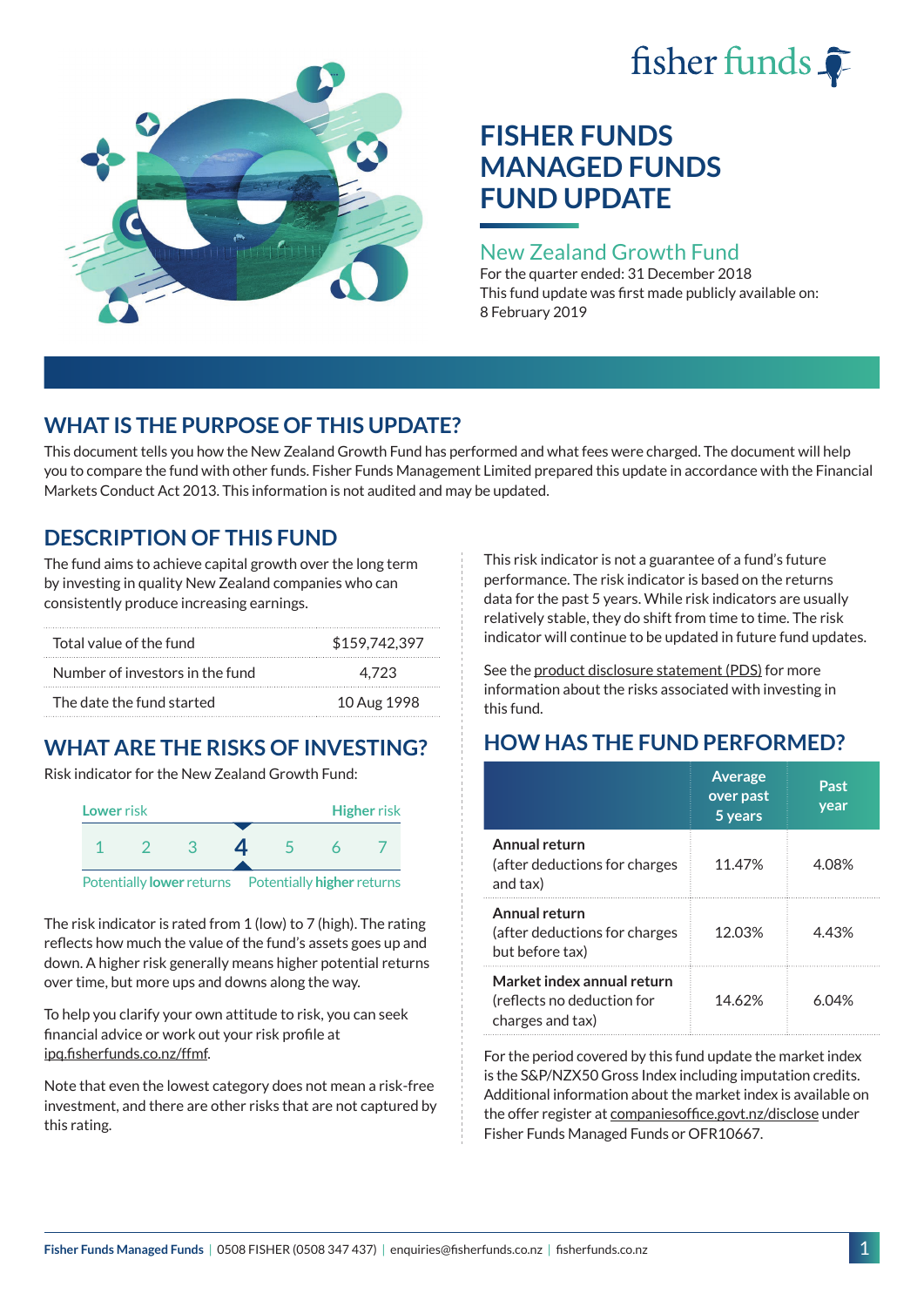## **ANNUAL RETURN GRAPH**



This shows the return after fund charges and tax for each of the last 10 years ending 31 March. The last bar shows the average annual return for the last 10 years, up to 31 December 2018.

**Important:** This does not tell you how the fund will perform in the future.

Returns in this update are after tax at the highest prescribed investor rate (PIR) of tax for an individual New Zealand resident. Your tax may be lower. The market index return reflects no deduction for charges and tax.

#### **WHAT FEES ARE INVESTORS CHARGED?**

Investors in the New Zealand Growth Fund are charged fund charges that include GST. In the year to 31 March 2018 these were:

|                                                       | % of net asset value |
|-------------------------------------------------------|----------------------|
| <b>Total fund charges</b>                             | 2.48%                |
| Which are made up of:                                 |                      |
| <b>Total management and</b><br>administration charges | 2.48%                |
| Inding:                                               |                      |
| Manager's basic fee                                   | 1.27%                |
| Other management and<br>administration charges        | 0.19%                |
| Total performance-based fees <sup>1</sup>             |                      |

Small differences in fees and charges can have a big impact on your investment over the long term.

#### **EXAMPLE OF HOW THIS APPLIES TO AN INVESTOR**

Katie had \$10,000 in the fund at the start of the year and did not make any further contributions. At the end of the year, Katie received a return after fund charges were deducted of \$408 (that is 4.08% of her initial \$10,000). Katie did not pay other charges. This gives Katie a total return after tax of \$408 for the year.

#### **WHAT DOES THE FUND INVEST IN? Actual investment mix**

This shows the types of assets that the fund invests in.



#### **Target investment mix**

This shows the mix of assets that the fund generally intends to invest in.